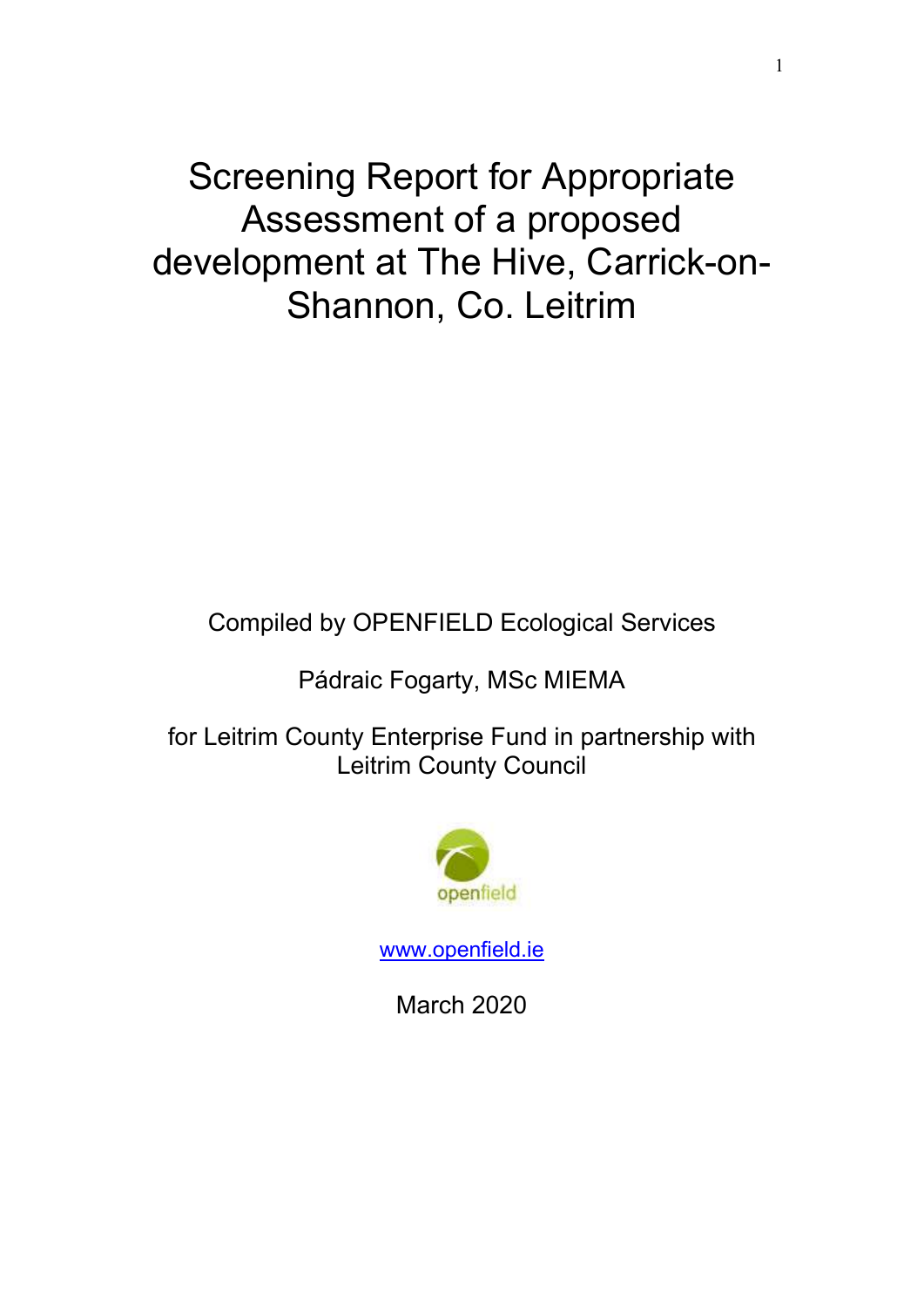#### **Introduction**

Biodiversity is a contraction of the words 'biological diversity' and describes the enormous variability in species, habitats and genes that exist on Earth. It provides food, building materials, fuel and clothing while maintaining clean air, water, soil fertility and the pollination of crops. A study by the Department of Environment, Heritage and Local Government placed the economic value of biodiversity to Ireland at €2.6 billion annually (Bullock et al., 2008) for these 'ecosystem services'.

All life depends on biodiversity and its current global decline is a major challenge facing humanity. In 1992, at the Rio Earth Summit, this challenge was recognised by the United Nations through the Convention on Biological Diversity which has since been ratified by 193 countries, including Ireland. Its goal to significantly slow down the rate of biodiversity loss on Earth has been echoed by the European Union, which set a target date of 2010 for halting the decline. This target was not met but in 2010 in Nagoya, Japan, governments from around the world set about redoubling their efforts and issued a strategy for 2020 called 'Living in Harmony with Nature'. In 2011 the Irish Government incorporated the goals set out in this strategy, along with its commitments to the conservation of biodiversity under national and EU law, in the second national biodiversity action plan (Dept. of Arts, Heritage and the Gaeltacht, 2011). A third plan was published in 2017.

The main legislation for conserving biodiversity in Ireland have been the Directive 2009/147//EC of the European Parliament and of the Council of November 2009 on the conservation of wild birds (Birds Directive) and Council Directive 92/43/EEC of 21 May 1992 on the conservation of natural habitats and of wild fauna and flora (Habitats Directive). Among other things, these require member states to designate areas of their territory that contain important bird populations in the case of the former; or a representative sample of important or endangered habitats and species in the case of the latter. These areas are known as Special Protection Areas (SPA) and Special Areas of Conservation (SAC) respectively. Collectively they form a network of sites across the European Union known as Natura 2000. The Birds and Habitats Directives have been transposed into Irish legislation by the European Communities (Birds and Natural Habitats) Regulations 2011-2015. A report into the economic benefits of the Natura 2000 network concluded that "there is a new evidence base that conserving and investing in our biodiversity makes sense for climate challenges, for saving money, for jobs, for food, water and physical security, for cultural identity, health, science and learning, and of course for biodiversity itself" (EU, 2013).

Unlike traditional nature reserves or national parks, Natura 2000 sites are not 'fenced-off' from human activity and are frequently in private ownership. It is the responsibility of the competent national authority to ensure that 'good conservation status' exists for their SPAs and SACs and specifically that Article 6(3) of the Habitats Directive is met. Article 6(3) states: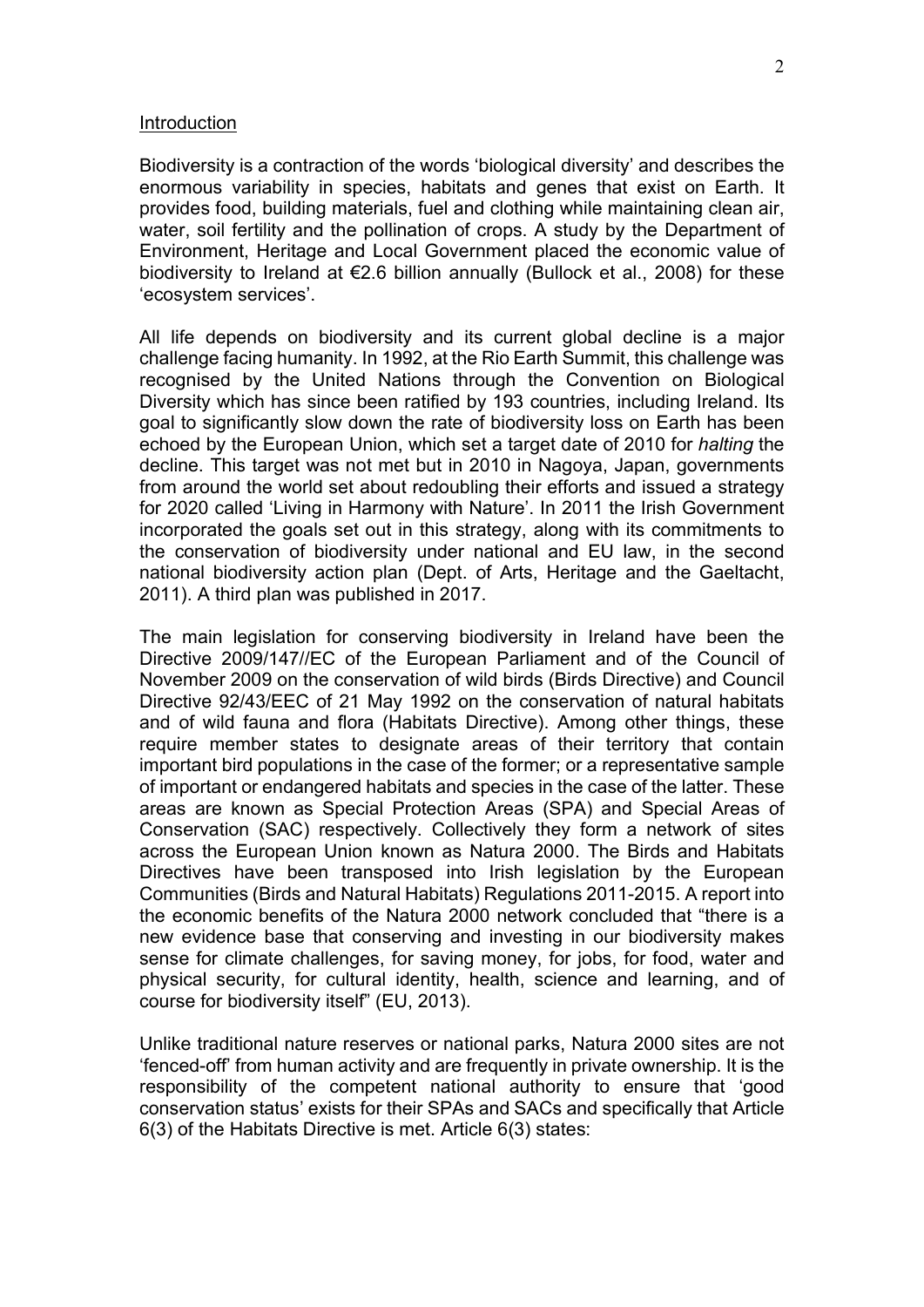Any plan or project not directly connected with or necessary to the management of the site but likely to have a significant effect thereon, either individually or in combination with other plans or projects, shall be subject to appropriate assessment of its implications for the site in view of the site's conservation objectives. In the light of the conclusions of the assessment of the implications for the site and subject to the provisions of paragraph 4, the competent national authorities shall agree to the plan or project only after having ascertained that it will not adversely affect the integrity of the site concerned and, if appropriate, after having obtained the opinion of the general public.

Sections 177U and 177V of the Planning and Development Act 2000 sets out the purpose of AA Screening is as follows:

A screening for appropriate assessment shall be carried out by the competent authority to assess, in view of best scientific knowledge, if that proposed development, individually or in combination with another plan or project is likely to have a significant effect on the European site.

The test at stage 1 AA Screening is that:

The competent authority shall determine that an appropriate assessment of a proposed development is required if it cannot be excluded, on the basis of objective information, that the proposed development, individually or in combination with other plans or projects, will have a significant effect on a European site.

The test at stage 2 (Appropriate Assessment) is:

Whether or not the proposed development, individually or in-combination with other plans or projects would adversely affect the integrity of a European site.

However, where this is not the case, a preliminary screening must first be carried out to determine whether or not a full AA is required. This screening is carried out by Leitrim County Council.

### The Purpose of this document

This document provides for the screening of a proposed extension to The Hive, Carrick-on-Shannon, and its potential effects in relation to Natura 2000 sites (SACs and SPAs). Under the Planning and Development Acts, the Local Authority cannot grant planning permission where significant effects may arise to a Natura 2000 area. In order to make that decision the development must be screened for AA. This report provides the necessary information to allow Leitrim County Council to carry out this screening.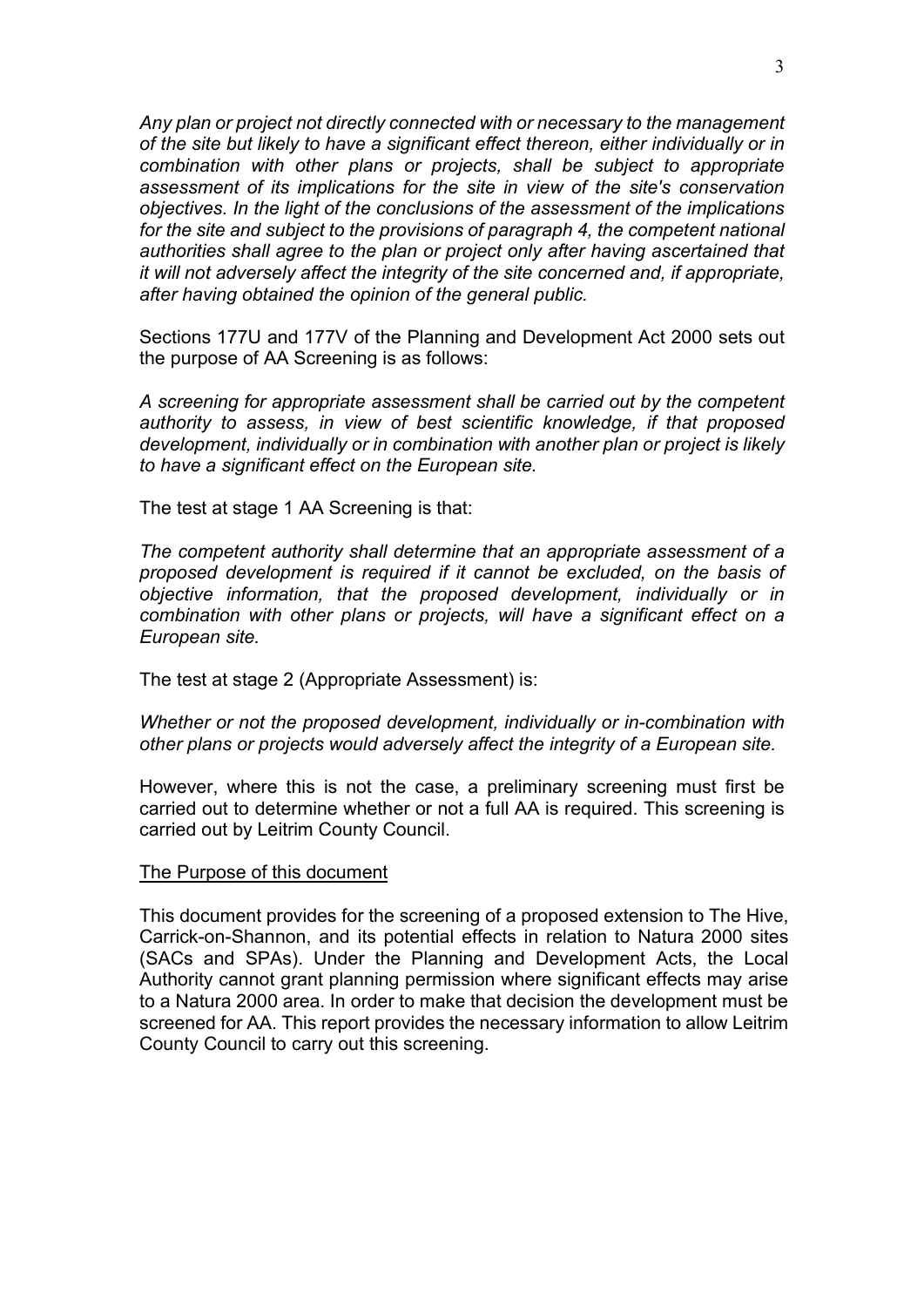### Methodology

The methodology for this screening statement is clearly set out in a document prepared for the Environment DG of the European Commission entitled 'Assessment of plans and projects significantly affecting Natura 2000 sites 'Methodological guidance on the provisions of Article 6(3) and (4) of the Habitats Directive 92/43/EEC' (Oxford Brookes University, 2001). Chapter 3, part 1, of the aforementioned document deals specifically with screening while Annex 2 provides the template for the screening/finding of no significant effects report matrices to be used.

In accordance with this guidance, the following methodology has been used to produce this screening statement:

### Step 1: Management of the Natura 2000 site

This determines whether the project is necessary for the conservation management of the site in question.

### Step 2: Description of the Project

This step describes the aspects of the project that may have an impact on the Natura 2000 site.

## Step 3: Characteristics of the Natura Site

This process identifies the conservation objectives of the site and determines whether significance effects to Natura 2000 sites will arise as a result of the plan. This is done through a literature survey and consultation with relevant stakeholders – particularly the National Parks and Wildlife Service (NPWS). All potential effects are identified including those that may act alone or in combination with other projects or plans.

Using the precautionary principle, and through consultation and a review of published data, it is normally possible to conclude at this point whether potential impacts are likely. Deficiencies in available data are also highlighted at this stage.

### Step 4: Assessment of Significance

Assessing whether an effect is significant must be made in light of the conservation objectives for that SAC or SPA.

A full AA of a proposed development is required if it cannot be excluded, on the basis of objective information, that the proposed development, individually or in combination with other plans or projects, will have a significant effect on a European site.

The steps are compiled into a screening matrix, a template of which is provided in Appendix II of the EU methodology.

Reference is also made to guidelines for Local Authorities from the Department of the Environment, Heritage and Local Government (DoEHLG, 2009).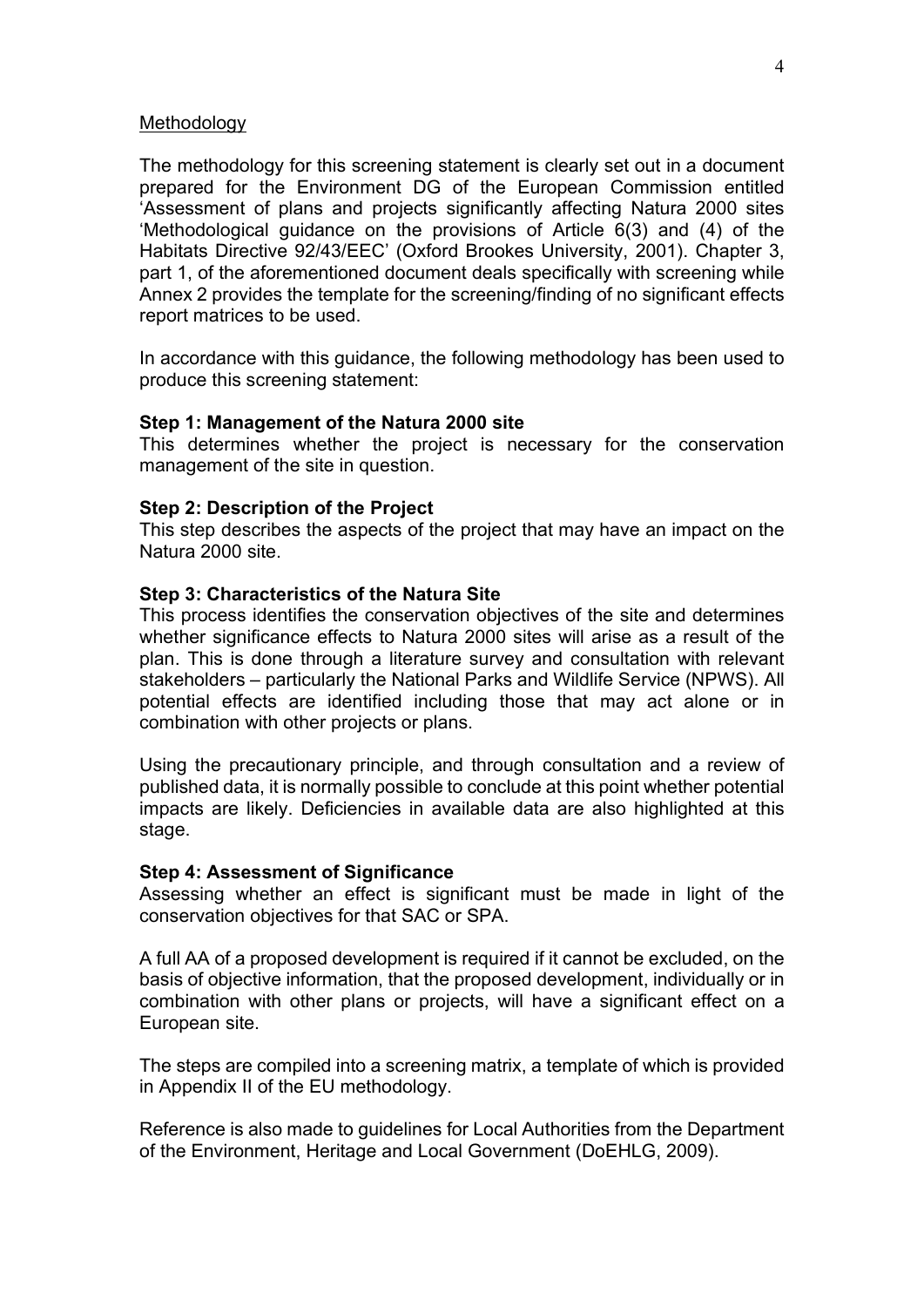A full list of literature sources that have been consulted for this study is given in the References section to this report while individual references are cited within the text where relevant.

# Screening Template as per Annex 2 of EU methodology:

This plan is not necessary for the management of the site and so Step 1 as outlined above is not relevant.

# Brief description of the project

The project is described here as per the planning application:

The development will consist of the provision of a new two storey extension to the front of the existing The Hive Building incorporating; alterations to existing reception and stairs, additional work spaces, circulation and new stairs together, alterations to existing elevation, canopy roof over new access, alterations to existing car park, including additional car park spaces, additional cycling spaces and new future overflow car park, alterations to boundary treatment and connections to surface water and systems with all associated site development works.

The site location is shown in figures 1 and 2 while the proposed layout is given in figure 3.

The main phases of this project include:

- Site clearance and preparation including alternations to existing buildings.
- A construction phase using standard building materials.
- Construction will include a new surface water drainage infrastructure and connection to electricity and wastewater networks.
- An operation phase whereby the extended building will be occupied.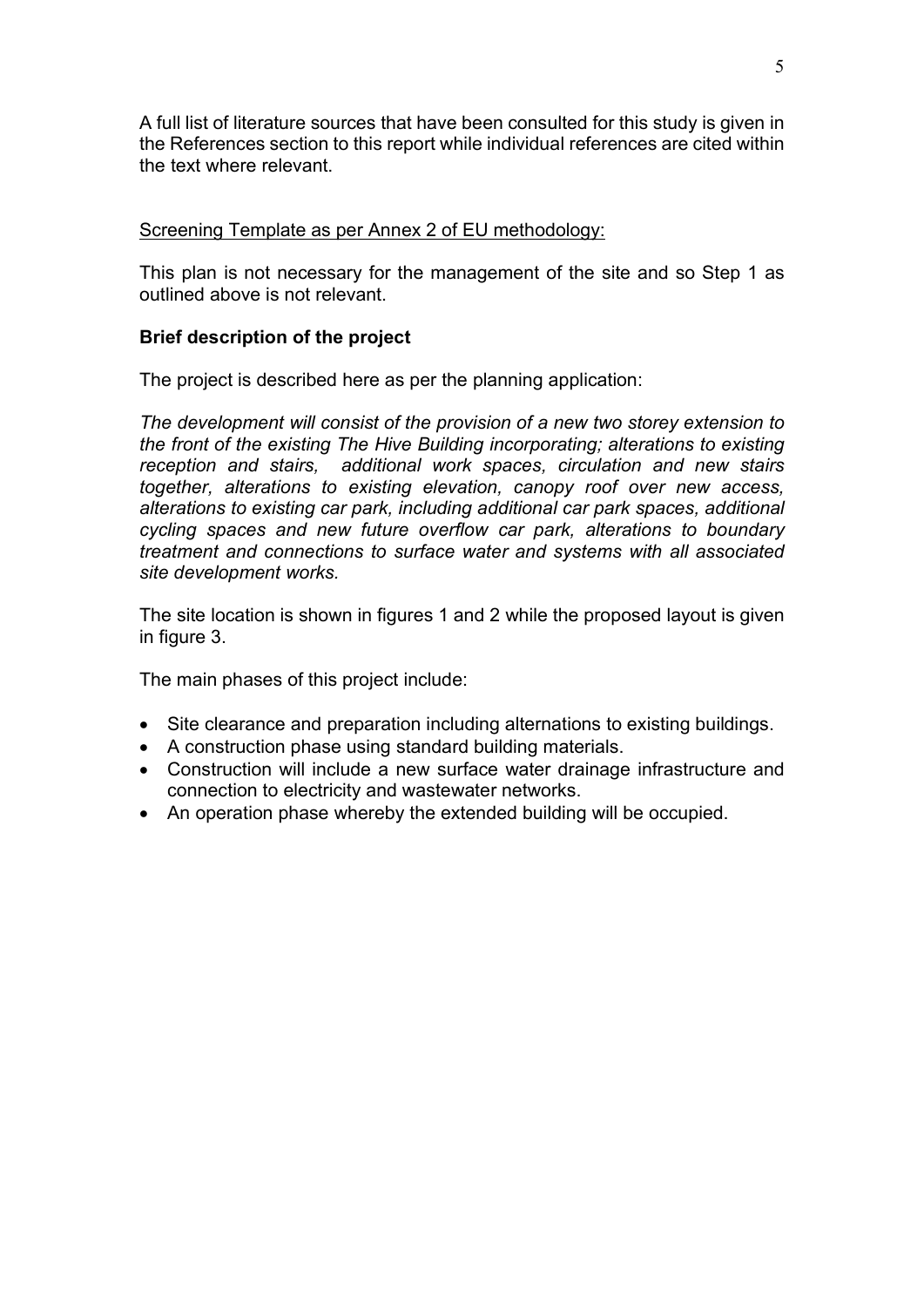

Figure 1 – Site location (red cross) (from www.epa.ie). There are no Natura 2000 sites in this view.

The site is not located within or directly adjacent to any Natura 2000 site (SAC or SPA). This part of Carrick-on-Shannon is a built-up area and is predominantly composed of artificial surfaces. Mapping from the Environmental Protection Agency (EPA) shows that the lands are within the catchment of the River Shannon. No water courses are shown in the immediate vicinity of the development site.

The site was visited on September  $26<sup>th</sup>$  2019. This is within the optimal season for general habitat survey and habitats are described here as per standard classifications (Fossitt, 2000). Much of the site is composed of buildings and artificial surfaces – BL3 including a car park and this includes some marginal areas of amenity grassland. The western half of the site is different in character and is predominantly composed of semi-natural vegetation, although there is a dwelling house adjacent to the public road and a yard to the rear. This area is a combination of scrub – WS1 and immature woodland – WS2 although some of it has grassland characteristics. There are abundant Brambles Rubus fruticosus agg. along with stands of Hogweed Heracleum sphondylium and Nettle Urtica dioica. Woodland trees include Aspen Populus tremula, Sycamore Acer pseudoplatanus and Crab Apple Malus sylvestris. The ground here is wet and is crossed by drainage ditches – FW4. There are typical wet-adapted plants such as Meadowsweet Fillipendula ulmaria and Angelica Angelica sylvestris. There is also the non-native Himalayan Honeysuckle Leycesteria formosa.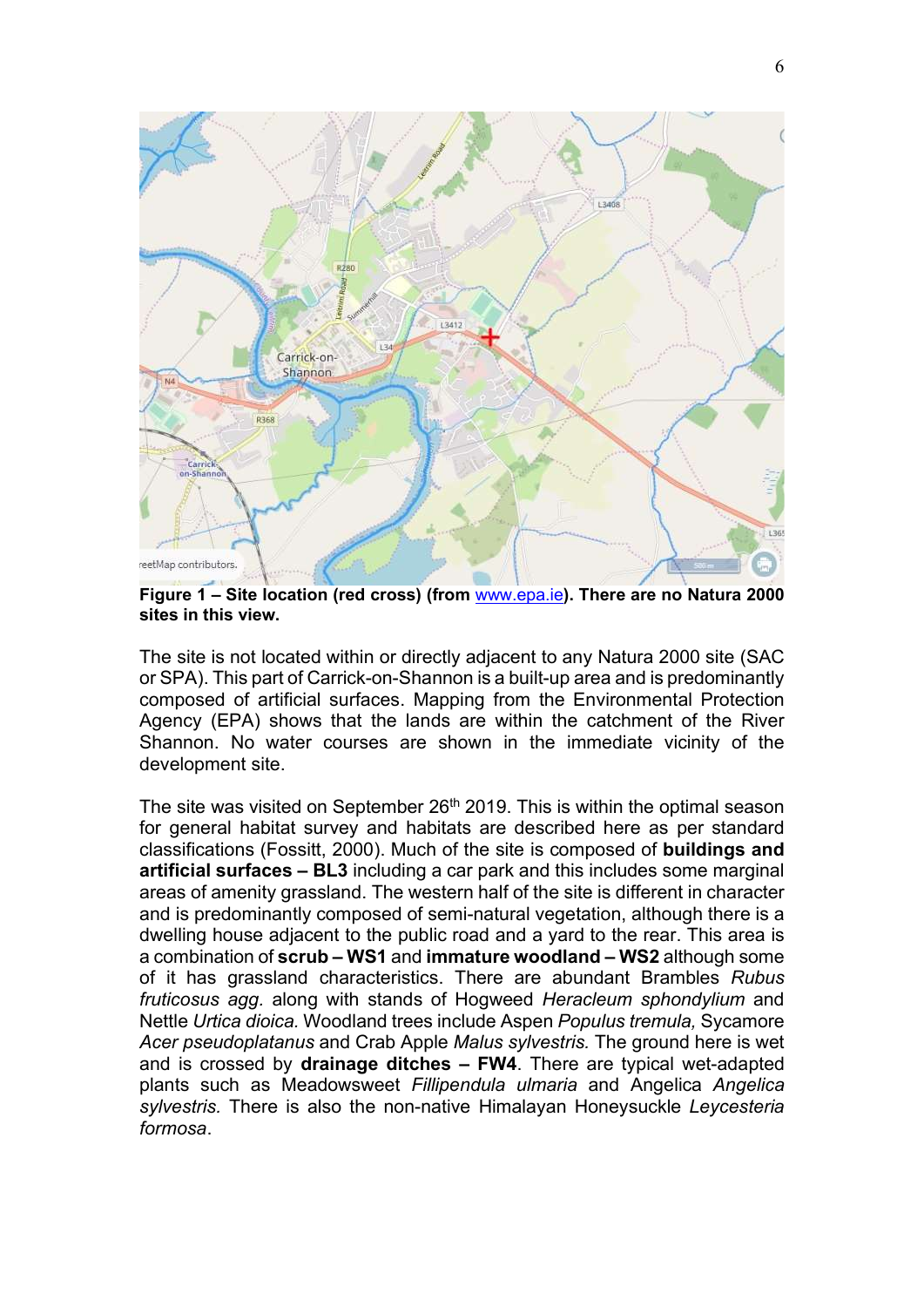Boundaries to the north and west are composed of treelines – WL2 with Aspen, Ash Fraxinus excelsior, Horse Chestnut Aesculus hippocastanum, Beech Fagus sylvatica and Sycamore. Cumulatively, these habitats are of high local value but are not associated with any habitats or species for which Natura 2000 sites are typically designated.

The eastern boundary is composed of a non-native, horticultural hedgerow – WL1. In this area there are a number of stands of Japanese Knotweed Fallopia japonica. This is an alien invasive species as listed under Schedule 3 of SI No. 477 of 2011. There is also a short stretch of hedgerow running north-west of the house.

Any inert construction and demolition waste will be removed by a licenced contractor and disposed of in accordance with the Waste Management Act.

Currently there is no attenuation of rain run-off and this enters the nearby stream. As part of the development the surface water run-off shall discharge to a local ditch while a soakaway will reduce the volumes leaving the site.



Foul effluent from the proposed development will be sent to the wastewater treatment plant for Carrick-on-Shannon. Emissions from the plant are currently fully in compliance with the Urban Wastewater Treatment Directive. This plant is licenced by the EPA (licence no.: D0154-01) to discharge treated effluent to the River Shannon. It has a capacity of 11,500 population equivalent (P.E.) and in 2017 received a P.E. of 7,279 with a spare capacity of 4,221. According to the Annual Environmental Report (AER) for 2017 the plant is not expected to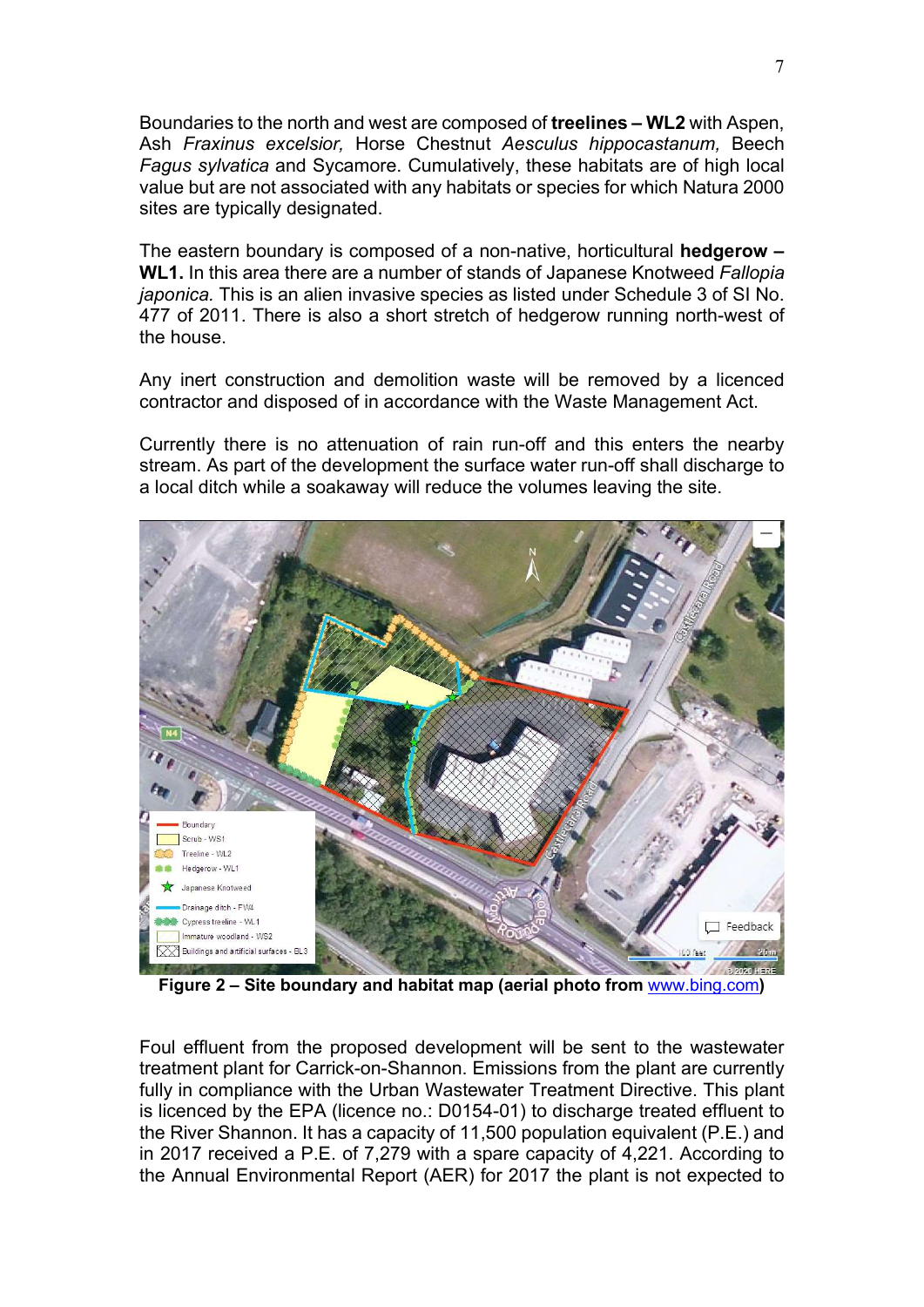exceed capacity in the next three years. Ambient monitoring of points along the River Shannon upstream and downstream of the discharge indicates that "the discharge from the WWTP has no observable negative impact on the Water Framework Directive status", according to the AER (pg8).

There are no point air emissions from the site while some dust and noise can be expected during the construction phase. It is proposed to clear trees and culvert the drainage ditch as part of the car park extension to the west.



Figure 3 – Proposed layout plan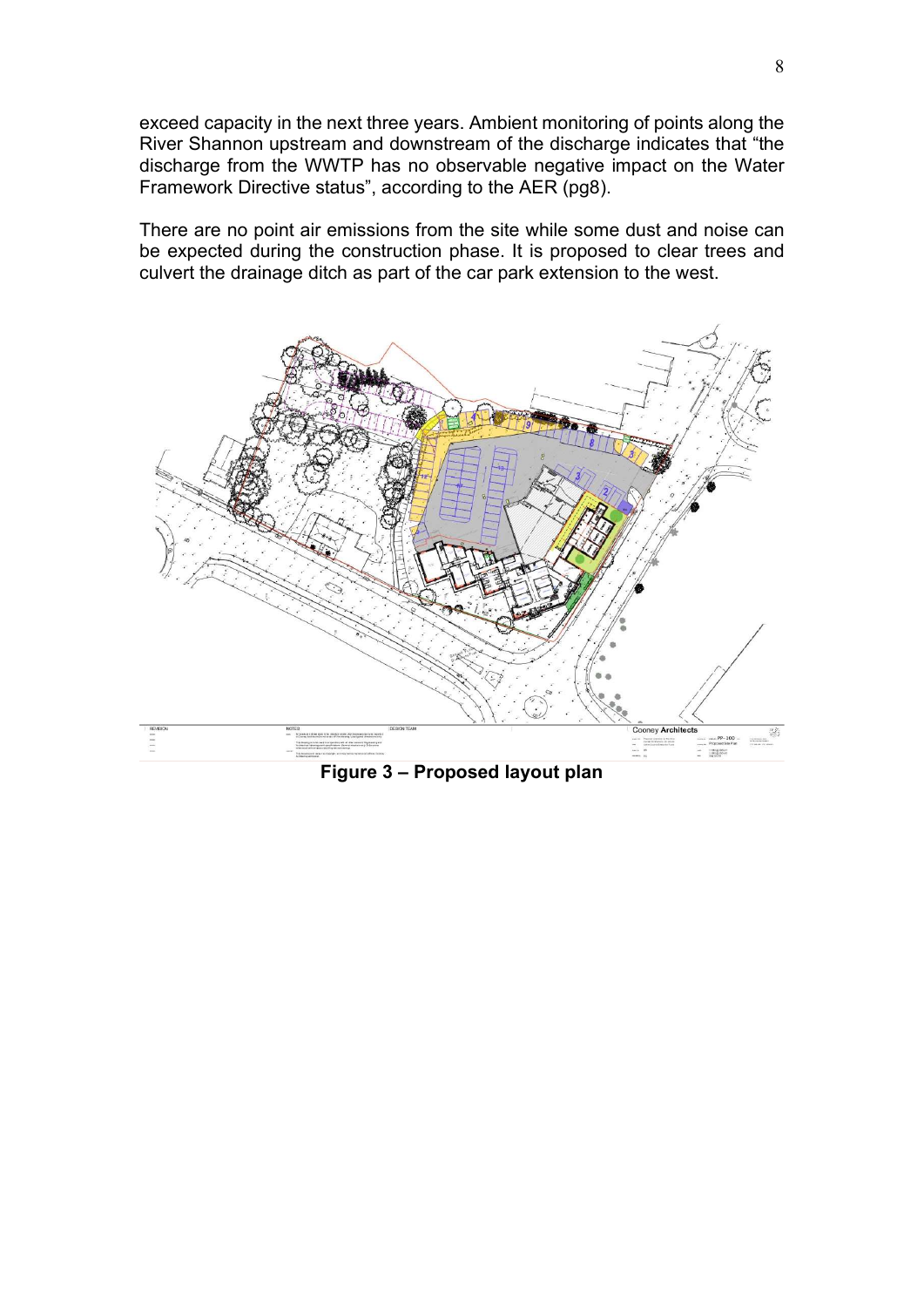## Brief description of Natura 2000 sites

There is no prescribed radius to determine which Natura 2000 sites should be studied and this depends upon the zone of influence of the project. It has already been stated that the site is not located within or directly adjacent to any Natura 2000 site. There are no Natura 2000 sites within the zone of influence of this project. Although there are Natura 2000 sites along the Shannon downstream of this point, since the wastewater treatment plant at Carrick-on-Shannon is not resulting in observable pollution, there can be no effect to water quality – and so Natura 2000 sites – downstream of this point.

### Data collected to carry out the assessment

Habitats on the site are not associated with either intertidal habitats listed in table 2 or species listed in table 1.

The EU's Water Framework Directive (WFD) stipulates that all water bodies were to have attained 'good ecological status' by 2015. In 2009 a management plan was published to address pollution issues and includes a 'programme of measures' which must be completed. This plan was approved in 2010 (ERBD, 2010). The River Shannon has been assessed by the Environmental Protection Agency (EPA) as 'poor' in terms of its status under the Water Framework Directive for the 2013-18 reporting period. This classification indicates that water quality in the river is of an insufficient standard to meet the requirements of the WFD. Measures must therefore be taken in the coming years to address existing problems and any new developments within the catchment must not contribute to the pollution loading.

In 2018 a second River Basin Management Plan was published which identifies 190 'priority areas for action'. The Lillukan/Shannon sub-catchment, in which Carrick-on-Shannon is located, is among these areas. According to the www.catchments.ie website, currently seven out of 13 water bodies in this subcatchment are achieving 'good status'. According to the sub-catchment assessment "Septic tanks and agriculture (i.e. farmyards) are significant pressures identified within Killukin\_010. Diffuse agriculture, septic tanks and urban waste water treatment were also identified as significant pressures within Shannon (Upper) 060".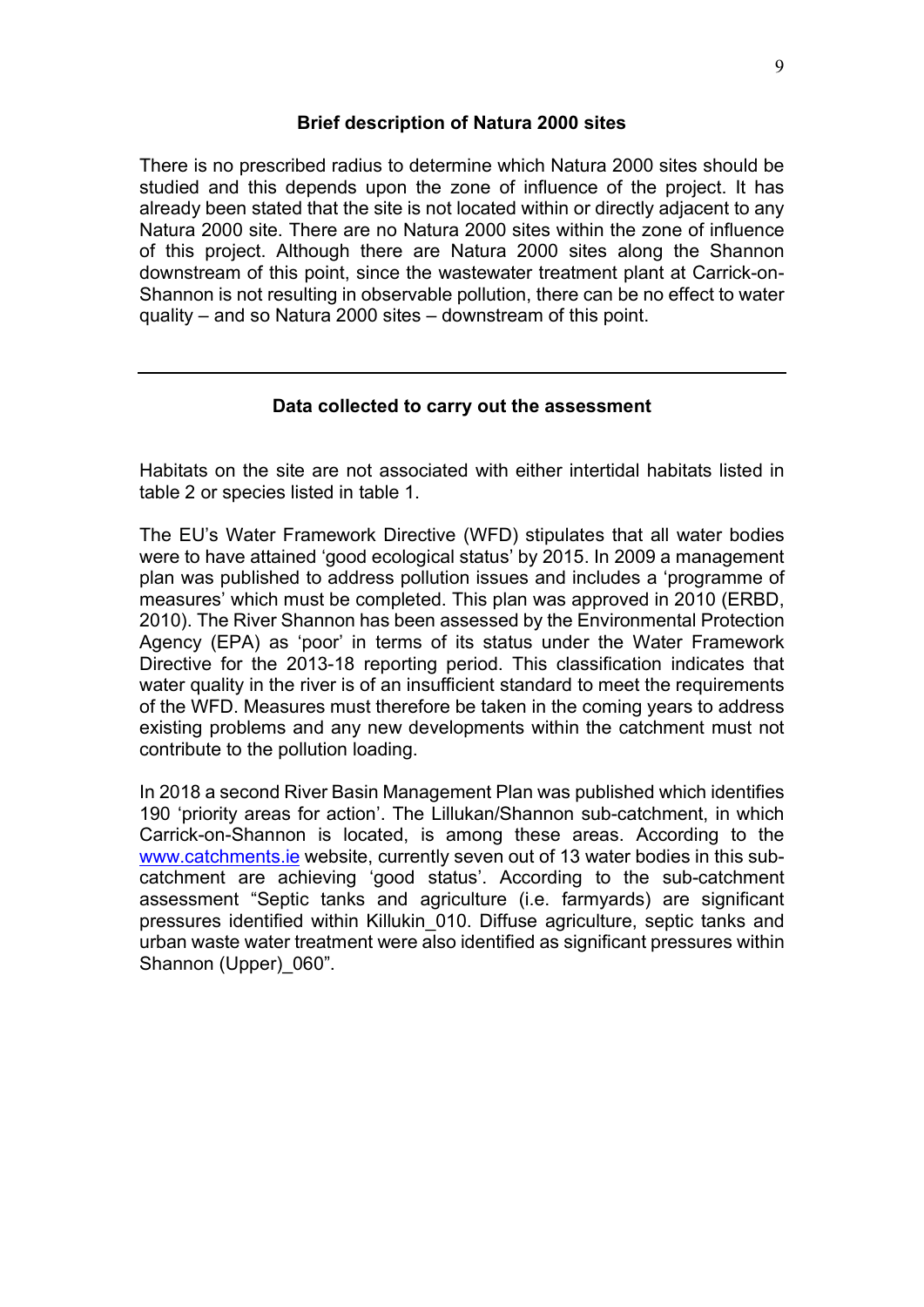# The Assessment of Significance of Effects

Describe how the project or plan (alone or in combination) is likely to affect the Natura 2000 site.

In order for an effect to occur there must be a pathway between the source (the development site) and the receptor (the SAC or SPA). Where a pathway does not exist, an impact cannot occur.

The proposed development is not located within, or adjacent to, any SAC or SPA.

# Habitat loss

No habitat loss can occur within any Natura 2000 site arising from this development.

# Habitat disturbance/Ex-situ impacts

No habitat disturbance can occur within any Natura 2000 site arising from this development.

# Hydrological pathways

There is a pathway from the site via surface (or groundwater) and wastewater water flows to the River Shannon. However, the wastewater treatment plant is currently operating to a high standard, with ample capacity to accept the additional wastewater loading from this project and is not resulting in any observable pollution. Therefore it is not possible for this development to have any effect on Natura 2000 sites which may be located downstream. The nearest such area is the Lough Forbes Complex SAC and Ballykenny-Fisherstown Bog SPA which are located 22km to the south-east as the crow flies. No effects can occur to these areas.

# Pollution - wastewater

No effects to Natura 2000 sites can occur from wastewater from this project.

# Pollution – surface water

Any changes to the pattern of surface water run-off cannot affect Natura 2000 sites.

# Pollution during construction

During the site clearance and construction phases some sediment may become entrained in rain run-off. However this site is not located near any river which may transport sediment to the River Shannon. In the unlikely event that the local drainage ditches could carry sediment to the River Shannon, there is no Natura 2000 site in this zone of influence and so no effects to SACs and SPAs can occur.

# Dust and noise

During the construction phase, it can be expected that some dust emission will occur. It is difficult to quantify this but is likely to be localised and temporary in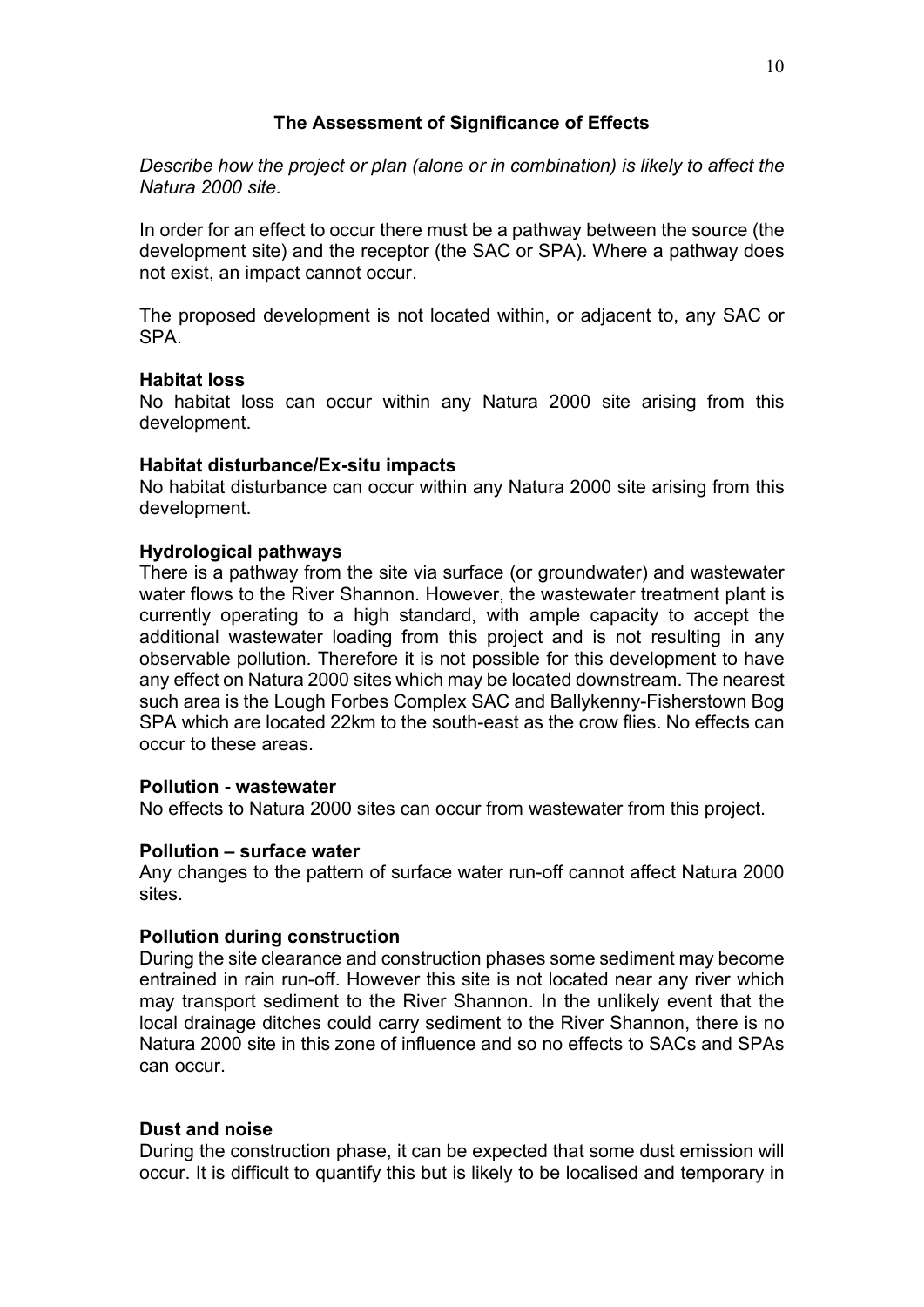nature. Dust deposition can impact upon ecosystems through blocking the stomata of leaves, thus retarding plant growth. Research has found however that this impact is localised in nature and typically occurs where there are significant dust emissions (Bell & Treeshow, 2002). Given the distance to Natura 2000 sites this is not considered significant.

## Japanese Knotweed

The stands of Japanese Knotweed have been assessed by Flynn Furney Environmental Consultants and will be treated in accordance with a best practice management plan. However, there is no pathway for this plant to reach any Natura 2000 site and so effects from this source cannot occur.

Are there other projects or plans that together with the project or plan being assessed could affect the site?

Implementation of the WFD will result in continued improvements to water quality along the River Shannon. Environmental water quality can be impacted by the effects of surface water run-off from areas of hard standing. These impacts are particularly pronounced in urban areas and can include pollution from particulate matter and hydrocarbon residues, and downstream erosion from accelerated flows during flood events.

There are no projects which can act in combination with this development which can give rise to significant effect to Natura areas within the zone of influence.

# List of agencies consulted

Due to the relatively low ecological sensitivity of the subject site, no third party observations were sought.

# Conclusion and Finding of No Significant Effects

This project has been screened for AA under the appropriate methodology. It has found that significant effects are not likely to arise, either alone or in combination with other plans or projects to the Natura 2000 network. No mitigation measures are relied upon to make this assessment.